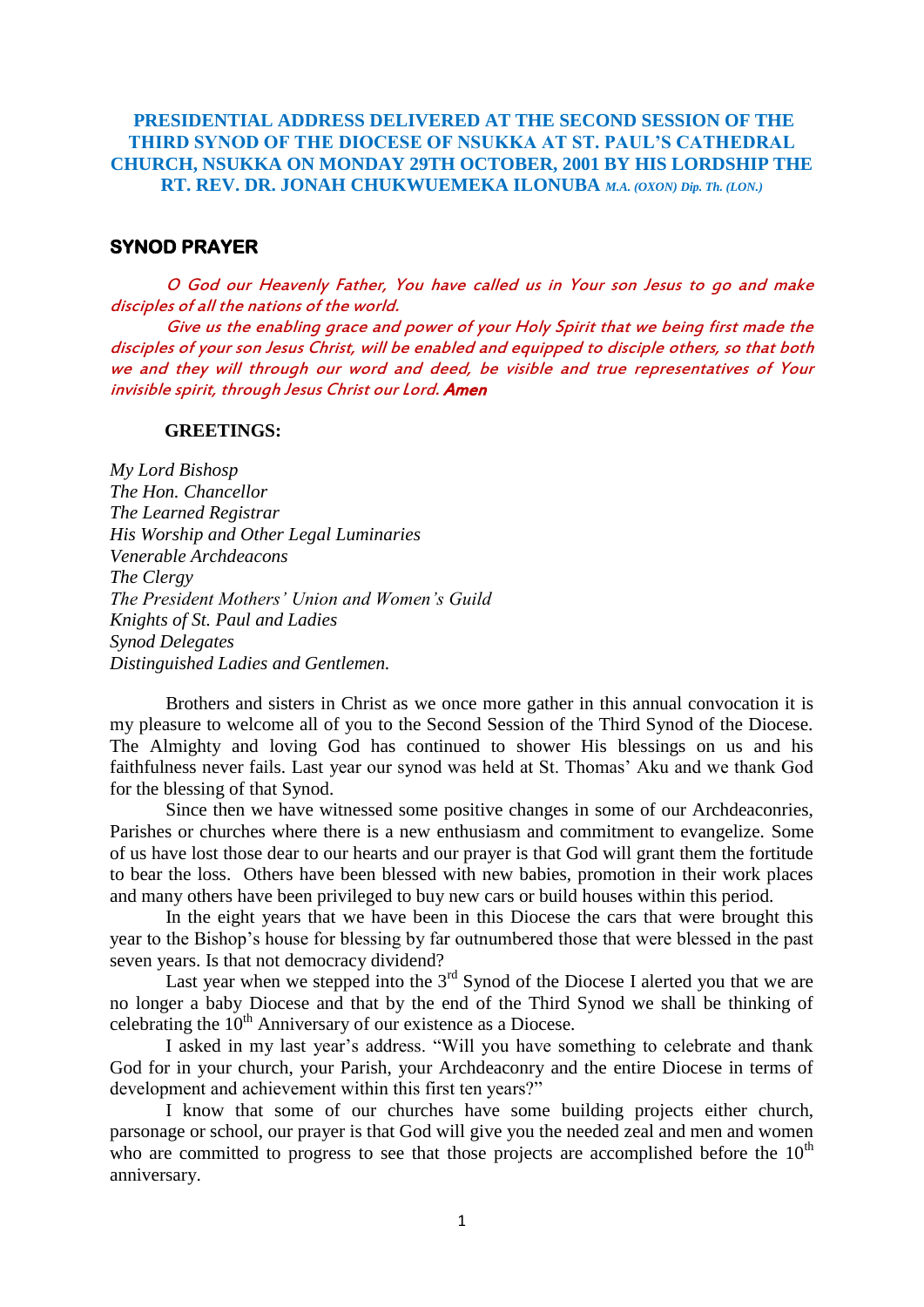I thank God for the speed at which the work on Bishop"s Court moved after the last Synod and I have no doubt that by Easter 2002 we must have finished everything about the court and start the Cathedral Project. I sincerely thank Sir Engr. Dr. Ugochukwu Nwoji who has consistently and almost single-handedly supervised the work up to its present stage. I also thank those who occasionally come to the site to see what is happening.

## **THE HISTORY OF ST. PAUL'S CHURCH:**

The beginning of missionary activities in this part of the country goes back to 1916 when the first Pastor and Superintendent of the then Enugu district the Rev. Isaac Uzowulu Ejindu extended his missionary activity to Eha-Amufu and established a church there.

From this congregation at Eha-Amufu a member named John Enyi, a sawyer from Mgbuji came to work at Alor-Uno. He combined his work as a sawyer with that of an evangelist and with the help of God he made converts and a church was established. In 1921 members started holding prayer meetings and evangelical campaigns. When the group at Alor-Uno grew, they decided to move down to Nsukka a distance of about 6 kilometers from Alor-Uno.

In 1927 the group moved down to Nsukka where they saw some people who were alreadyChristians working in various government establishments. The government officials mostly strangers welcomed the idea of the Anglican Church having a base in Nsukka. Under the able leadership of Mr. Thomas Iloabachie, an interpreter, the church was established at Nsukka.

In 1928, the first Church Teacher Mr. J. P. Okeke was sent to work at Nsukka. Since then the church has grown.

St. Paul"s Church has produced many illustrious sons and daughters that include the late Ven. S. A. Eze who worked in different parts of the then Enugu diocese and God blessed him greatly in his children who are today occupying different positions. The late Matthew Ngwu who also was blessed with children one of them, the Principal of St. Cyprian"s Special Science School Sir Chike Ngwu and the brother Sir Fidelis Ngwu who is the Diocesan Registrar.

By 1994 when the diocese of Nsukka was inaugurated we had two Archdeaconries and 18 Parishes. Today we have 26 Parishes and 4 Archdeaconries. The 5<sup>th</sup> Archdeaconry of Amufie will be inaugurated on Sunday  $25<sup>th</sup>$  November 2001. Please pray for the inauguration committee as they plan for that day and also for the Archdeacon to be collated for the new Archdeaconry.

#### **THE GUEST PREACHER:**

We usually welcome formally our Guest Preacher at the time the Presidential Address is being delivered. It is therefore my pleasure and privilege to introduce the Rt. Rev. Dr. Ugochukwu Uwaoma Ezuoke and Stella Ezuoke to you.

Ugochukwu was my junior at Trinity College Umuahia when the school re-opened after the Nigerian Civil War. While we entered the College in 1971, he was among the groups that came in 1973.

We were again together in England from 1976-1979, while I was at Oxford he was then at St. John"s College Nattigham till 1980. Ugochukwu again joined the staff of Trinity College Umuahia and was there with me till 1989 when I left for Abakaliki.

On his return from England in 1980 he was appointed the Principal of Ascension Seminary Aba 1980- 82. Ugochukwu and his amiable wife Stella stood by us throughout the years we were at Trinity and even when his Bishop wanted to withdraw him, he pleaded that he would stay a little longer for our sake.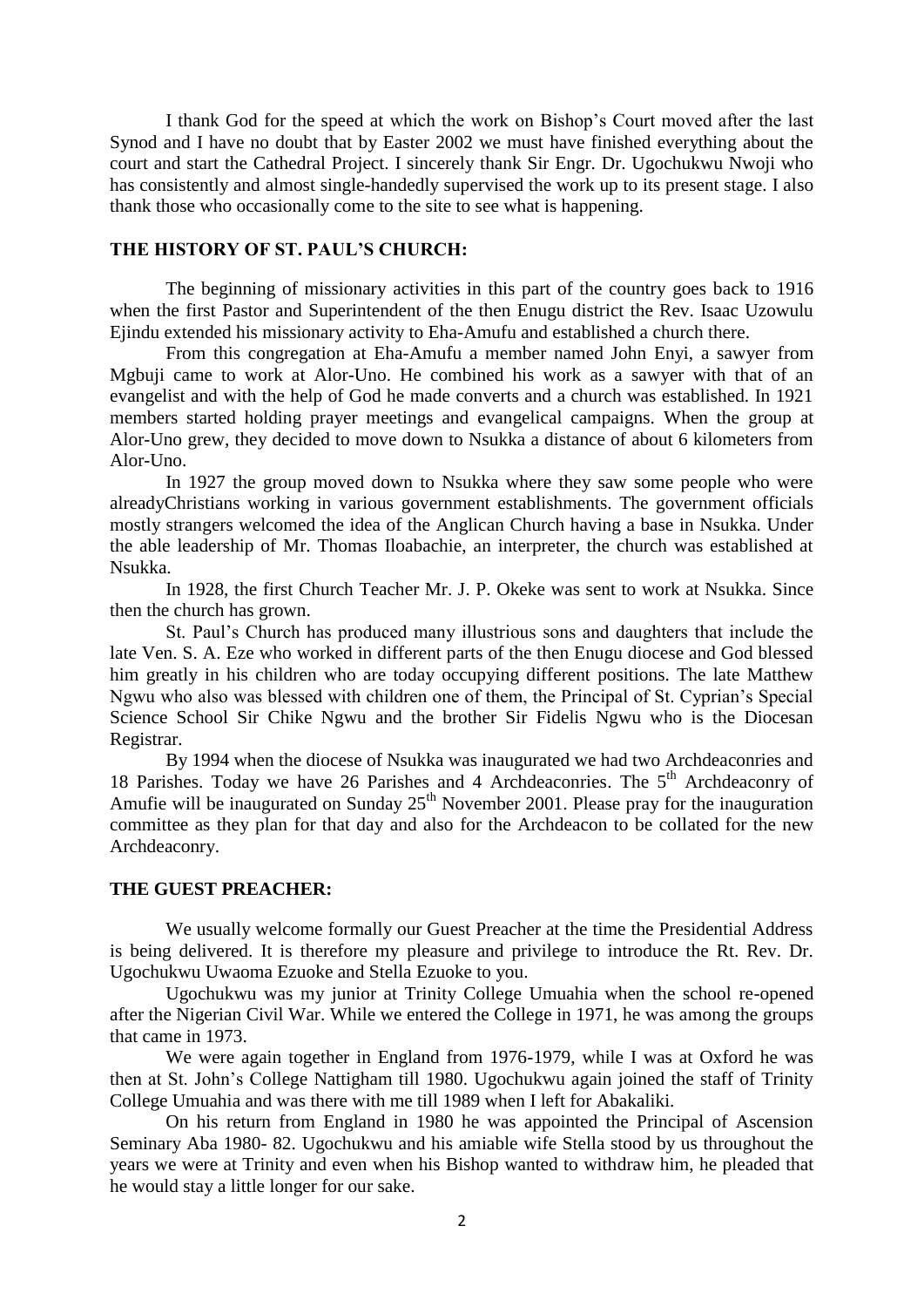We thank God for using him to speak to us yesterday at the Synod Service. I believe that his inspiring and thought – provoking Sermon will leave a lasting impression in our lives and that the message so powerfully delivered will be used by all of us individually and collectively to press forward in our work of evangelism in this Diocese and beyond.

Our prayer is that God will continue to use them as they minister to His flock in the Diocese of Umuahia.

## **EVENTS SINCE THE LAST SYNOD**

#### **1. Visit of Rev. Canon Peter David Cooper:**

In November last year the Bishop of Ife the Rt. Rev. G. B. Oloniyo asked that our diocese be one of those to be visited by Canon David Peter Cooper who is in link with his diocese and was made Canon of his Diocese during the  $10<sup>th</sup>$  Anniversary Celebration of the inauguration of their Diocese. Canon Cooper came and was able to visit St. Paul"s Cathedral, St. John"s Onuiyi, St. Peter"s Ovoko and St. Andrew"s Ibagwa-Aka.

A Social Evening was organized for his reception.

I use this opportunity to thank all who joined us during that occasion to make his visit an eventful one. I also thank the Staff and Students of St. Cyprian"s Special Science School for organizing and producing a very instructive and entertaining drama at such a short notice.

#### **2. Inauguration of Neke Parish:**

On Sunday 19th November 2000 Neke Parish was inaugurated in a very colorful service and different items donated for the worship of God were dedicated. They include Holy communion Vessels; Flagon, Cups etc. Altar table and chairs. We thank God for the donors and pray that more people will be moved to donate to God"s glory and for his service. Neke Parish has been working hard in the area of evangelism and has joined forces with other Christian denomination in the area to fight against ignorance and retrogressive culture and practices.

#### **3. Prison Visitation**

On Monday 11th December, 2000 the Diocese organized a historic prison visitation in which food items, clothing and toiletries were sent to them. There was an open air service which many people attended. You are aware that the Officer in charge of the Nsukka Prison is a clergyman of the Anglican Church and has been representing us as the Anglican Chaplain.

His tenure in Nsukka Prison has witnessed a positive change in the life of the prison inmates. There is an improved living condition and the Prisoners are very well cared for as against what we saw during our last visit when many of them looked sickly and some could hardly stand up. Arrangements were also made to see that people were not detained for a long time without trial.

We thank God that his hard work did not go un-recognized. In the month of August 2001 he was promoted Assistant Comptroller of Prisons.

#### **4. Visit of the Archbishop Canterbury His Grace the Most Revd. Rt. Hon. Dr. George Leonard Carey and His Wife Eileen Carey:**

The Archbiship of Canterbury and the Primate of all England, the Most Rev. Dr. Rt. Hon. George Carey and his wife Eileen visited Nigerian early this year between 1st and 14th February, 2001.

On 4th February at the Cathedral Church of the Advent Gwarinpa Abuja he concelebrated a Eucharistic Service with the Archbishop and Primate of Nigeria His Grace the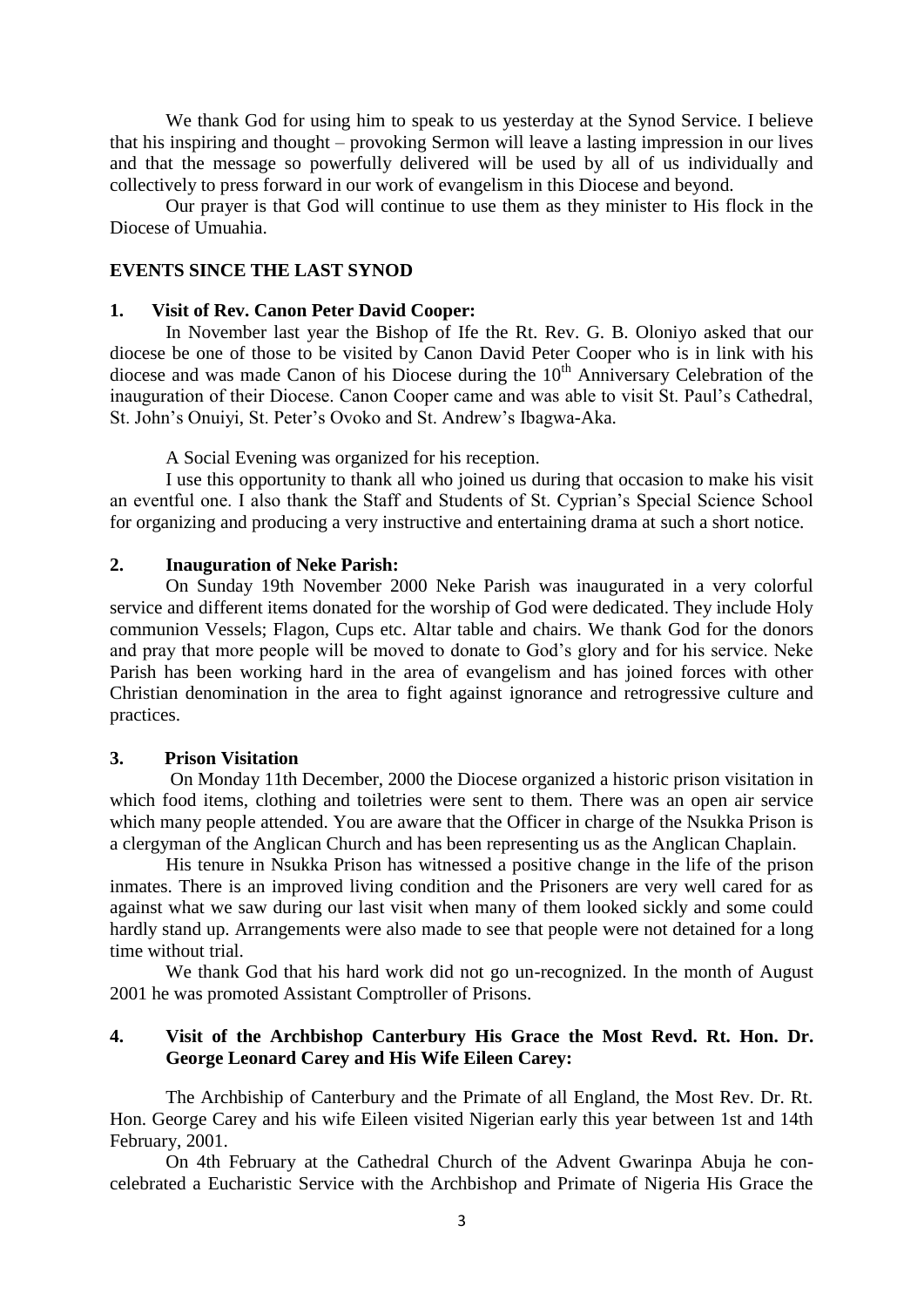Most Rev. Dr. Peter J. Akinola and the Provincial Archbishops assisted by many other Diocesan Bishops from the three Provinces.

On Monday 25th February he was scheduled to arrive at Enugu Air-port by 11.00 a.m. to visit Province 11. We were all there that day to receive him including the Archbishop of Province 11 His Grace the Most Rev. M. S. C. Anikwenwa and the Executive governor of Enugu State his Excellency Dr. Chimaroke Nnamani, the former Vice President of Nigeria Dr. Alex Ekwueme, the former governor of Anambra State Chief C. C. Onoh. Chief Odumegwu Ojukwu and a host of other prominent men and women including Federal and State High Court Judges.

It was however unfortunate that because of the poor weather condition that day, the flight from Abuja could not take off. By afternoon when it became clear that the Archbishop of Canterbury could not travel by air they decided that he and his entourage would travel by road.

It was a very terrible disappointment and those who have been waiting for his arrival were told to meet at the Cathedral Church of the Good Shepherd where a short service of thanksgiving was held and then the people dispersed.

The Governor of Enugu State had already organized a luncheon party in anticipation of the Archbishop"s arrival. After the service the Bishops and other invited guests retired to the Government house where the luncheon was served in the Enugu State Banquet Hall.

After the late lunch the Bishops drove down to Awka to wait for our August visitor who finally arrived Anambra State about 9.15p.m. that day. They were briefly received at the Archbishop"s Palace Awka before he retired to the Government House Awka.

On 6th February the Archbishop and his entourage which also included our Primate, the Archbishop of Province II and other Bishops left for All Saints" Cathedral Onitsha where an open air service was organized.

In his brief Sermon he expressed their delight in the enthusiasm shown by Christians in this part of the country. He warned on the danger of AIDS and condemned the idea of thinking that condom is a way out. He rather stressed the fact that the church already has a remedy for that which is chastity. He condemned the trend in preaching of the gospel of prosperity which does not give a balanced theology of the bible.

It is heart-warming that the Archbishop of Canterbury did not leave Province II without stepping his feet on Enugu. On the  $7<sup>th</sup>$  morning before going down to Owerri he paid a courtesy call on the Governor of Enugu State Dr. Chimaroke Nnamani where he was warmly received by the Governor and his Cabinet.

From there the team then moved to Owerri where there was a Holy Communion service at the Grasshopper Stadium Owerri, then to Aba and Port-Harcourt. He then moved to Province I stopping briefly at the Ibru Centre.

From Province II he finally moved back to Abuja where he had a dinner with all the Bishops and Federal Government representatives at Sharaton Hotel on Monday  $12<sup>th</sup>$  February 2001.

On Saturday 13th February he had a short retreat with the Bishops and shared with them his experience as Bishop and Archbishop. He condemned the pomposity which he has observed in some of our church leaders in Nigeria.

They finally left for England that evening. We thank God for his visit and for the experiences shared with him.

The Bishops after that continued with their retreat and Computer training.

## **5. Collation of the Archdecon of the Cathedral: Ven. Andrew N. C. Ogbochie:**

On Sunday 25th February 2001 St. Paul"s Cathedral was accorded its proper status with the collation of Ven. Andrew N. C. Ogbochie as the first Archdeacon of the Cathedral.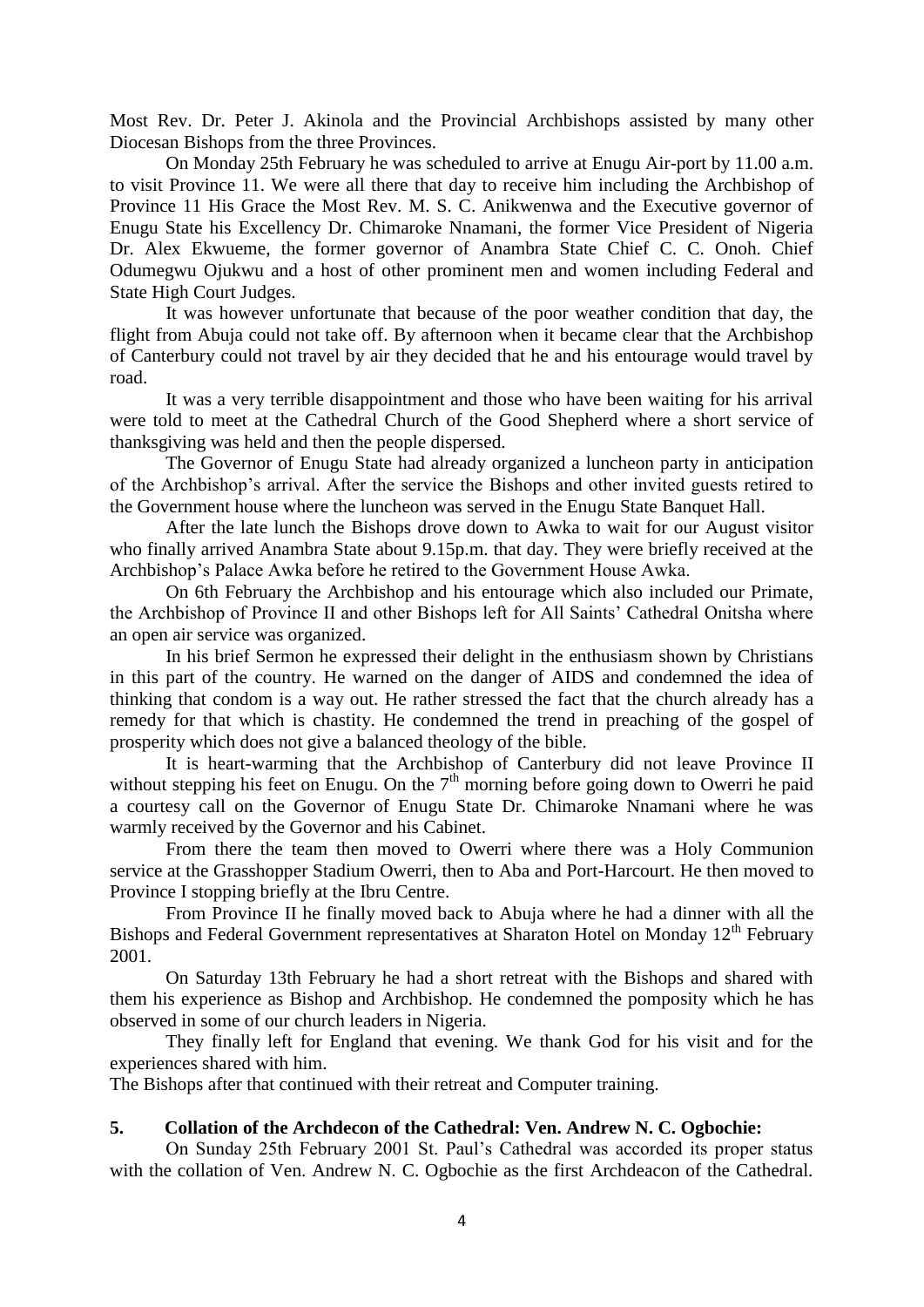We thank God for the progress so far recorded in the Deanery and pray that the Cathedral Church will sit up to its responsibility in leadership role within the Diocese. We still observe that many members are still, lukewarm in their worship and commitment to God. Revelation 3:15-16 speaking about the Church in Laodicea said, "I know your deeds, that you are neither cold nor hot. So, because you are lukewarm – neither hot nor cold – I am about to spit you out of my mouth." I believe that the Cathedral Church will take up this challenge and live up to expectation.

#### **6. 2 nd Batch of Knights of St. Paul:**

On Sunday 4th March 2001 we initiated and invested our second batch of Knights of St. Paul. They were 42 in number.

We thank God for the person who organized their retreat and preached the sermon at the service the Very Rev. Dr. D. C. Okeke.

We thank God for these new Knights who have come to join forces with the first group in the good work they are doing in the Diocese.

We are aware that we invited more than this number but some of them fell by the wayside. I know very well that some who declined are evading responsibility in the Diocese. What God has given us in terms of material wealth is meant to be used for his works and to his glory. When we withhold what God has given us and refuse to use it to his glory he creates avenues through which they will be wasted, which will be of no benefit to us. When we use them for his work we receive his blessings. If we think that others will build our Diocese for us we are deceiving ourselves.

## **7. Foundation Stone Laying:**

On Tuesday 17th April 2001 during the Easter Week, the foundation stone of St. Mary"s Opi was laid in an effort to raise fund to complete the church building. We are all aware that the 2002 Synod will be at Opi. We thank God for that day and for the response from those in attendance. It is our hope that those who pledged either financially or materially must have redeemed their pledges by now. I have no doubt that the church will soon be roofed.

## **8. Nsukka Archdeaconry – silver Jubilee Celebration:**

On Sunday 22nd April, 2001 at St. John"s Church Onuiyi the Silver Jubilee of the inauguration of Nsukka Archdeaconry was celebrated in a very colourful service. Nsukka Archdeaconry was inaugurated in 1975 with the headquarters at St. Paul"s Nsukka and Ven. Simon O. Ugwuanyi as the first Archdeacon. With Nsukka becoming a Diocese St. Paul"s assumed a Cathedral status and the Archdeaconry headquarters was relocated to St. John"s Church Onuiyi.

## **9. Visit of the Bishop of Guildford and Wife Rt. Rev. John and Lydia Gladwin:**

The Bishop of Guildford the Rt. Rev. John Gladwin and wife Lydia Gladwin visited our Diocese on 10th May 2001. Guildford Diocese is in link with our diocese. Our prayer is that the link will be sustained as we exchange letters, ideas and pray for our concerns in our different Dioceses. We hope to visit them sometime.

## **10. Conferment of Mother of Faith:**

The Conferment of "Mother of Faith" (Nne Okwukwe) is now gaining ground in many churches within the Diocese. This is a recognition of Women who have shown an outstanding faith in their commitment to God and whom others will look up to as a role model. Churches have used this opportunity to raise funds for development in their different places. On June 30th 2001 at St. Paul"s Cathedral the following women were conferred "Mothers of Faith";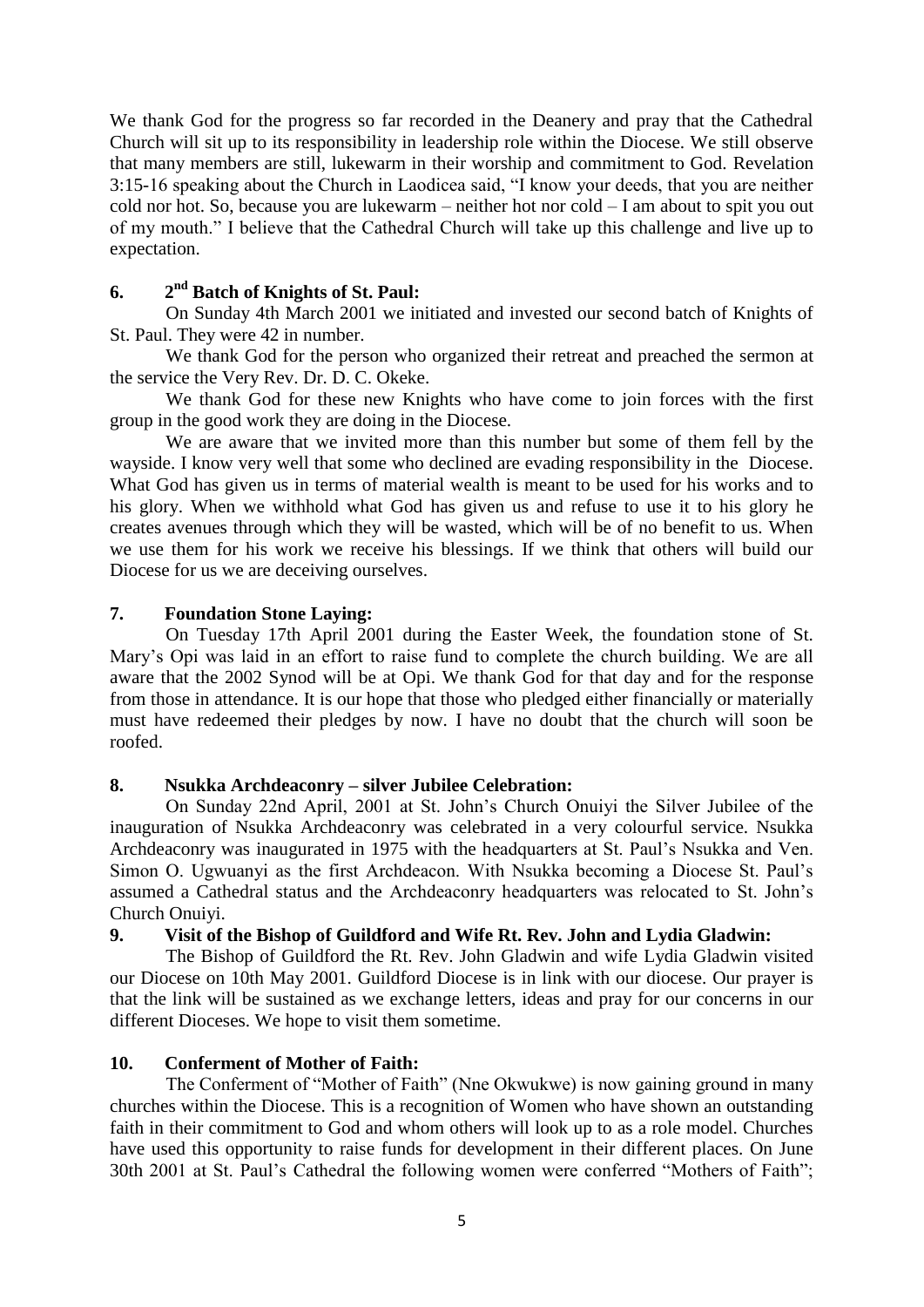Mrs. Comfort Okoli, Mrs. Cecilica Eze, Mrs. Jemimah Edoga, Mrs. Catherine Obiekwe and Mrs. Jemimah Ezema.

We thank God for their children who came to give them the needed support.

## **11. Ordination of Deacons and Priests:**

History was made on Sunday 8th July 2001 when seven new Deacons were made and 7 Deacons were ordained Priests.

## **DEACONS PRIESTS**

- $\blacklozenge$  Okwuchukwu Ayogu  $\blacklozenge$  Rev. Aloysius Agbo
- ◆ Joseph Chukwuma <br>◆ Rev. Joseph Agbo
- ◆ Christian Nnadi → Rev. Stanley Eze
- 
- ◆ Christopher Okwor → Rev. Fidelis Obetta
- ◆ Clifford Ugwuanyi → Rev. Paul Odoh
- 

- 
- 
- 
- Alphonsus Odo Rev. Samuel Ezema
	-
	-
- ◆ Chinedu Ekpunobi → Rev. Kenneth Ugodu

## **12. 125th Anniversary of the Mothers' Union World-Wide Council**

The Mothers' Union World Wide Council celebrated the 125<sup>th</sup> Anniversary of the existence of Mothers" Union which was founded by Mary Elizabeth Summer in 1876.

This took place at Westminster Abbey in England. Many diocesan Presidents from Nigerian especially from Province II attended the meeting in June this year. Our Diocesan President Mrs. Roseline U. Ilonuba (Nnediugwu) was able to attend through the support of the Diocesan Women and some good – spirited individuals.

We thank all of you who made her trip possible. May God bless all of you in Jesus name. *Amen.*

## **13. Christian Fathers' Fellowship:**

The need for an organization that will embrace all fathers of the church has become a necessity in view of the fact that lack of such an organization has been responsible for many fathers not knowing their responsibility in the church. In the past we had the M.C.A. Men's Christian Association but that is no longer functional. The women have the Women"s Guild and Mothers" Union as the umbrella that embraces all women.

In order to bring all Christian Fathers under one organization, we are introducing the Christian Fathers" Fellowship in the Diocese. Already I have introduced the idea at the Diocesan Board and directed the Archdeacons to meet and discuss about the uniform. A certificate will be designed which will contain the objects of Christian Fathers and their Prayer.

The inaugural admission will be on diocesan level, while subsequent ones will be on the day of confirmation in churches alongside other admissions.

## **14. Church of Nigeria News:**

At an Episcopal Meeting held in Abuja on Monday 18th February 2001 the following vacant sees were filled. The Venerable Abednego A. Edionwe was elected the Bishop of Benin to replace the Rt. Rev. Peter Onekpe who was translated to Esan Diocese.

The Very Rev. Michael O. Ipinmoye was elected the Bishop of Akure following the retirement of the Rt. Rev. Emmanuel B. Gbonigi.

The Rt. Rev. Dr. Rowland N. C. Nwosu Bishop of Asaba who retired was replaced by the Ven. (Lt. Col.) Nicholas O. Okoh.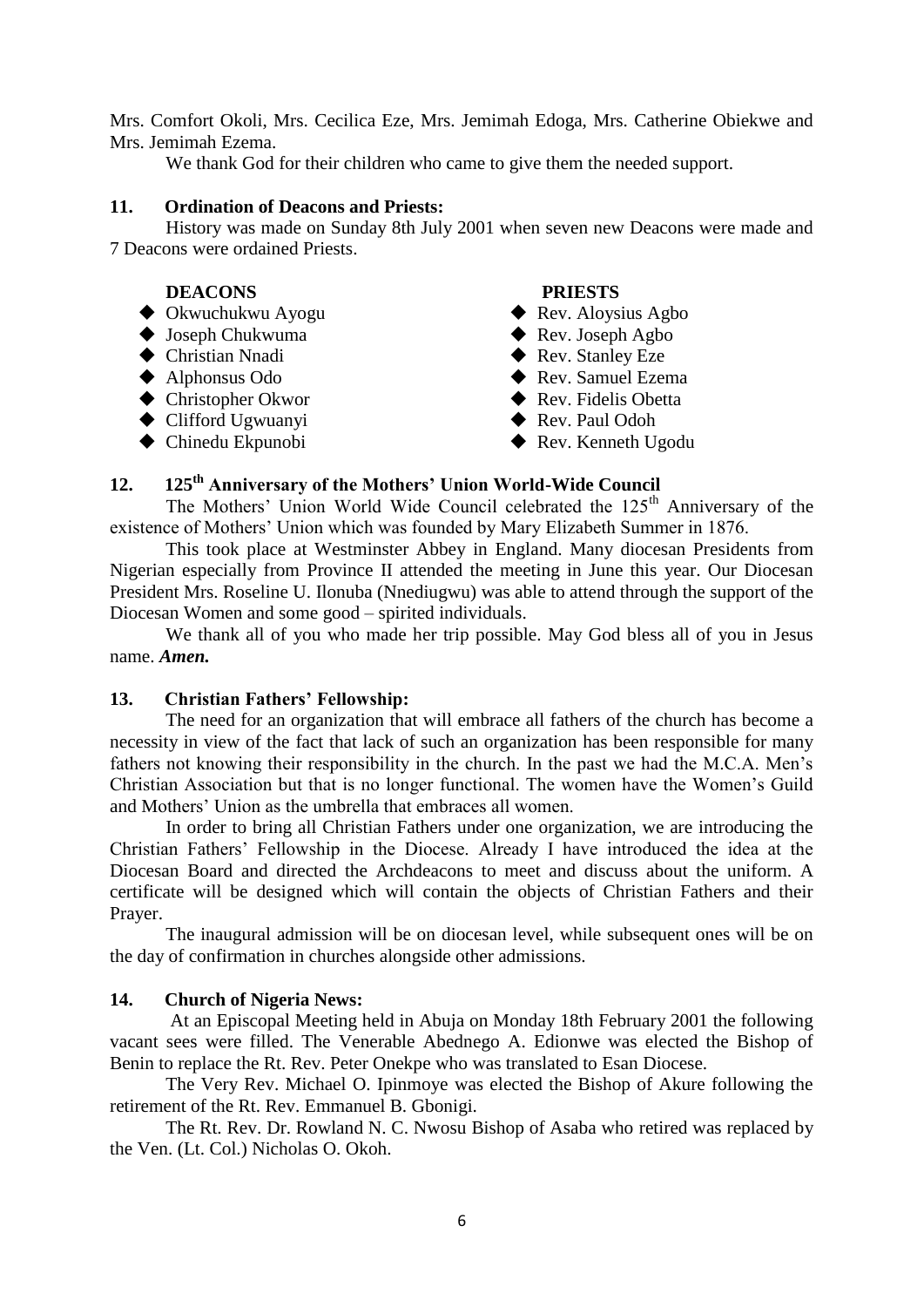These new Bishops were consecrated on Sunday 6th May 2001 at the Cathedral of St. Peter Aremo, Ibadan and have since been enthroned in their different Dioceses. It is our prayer that God will continue to equip them with the enabling grace of the Holy Spirit for a successful ministry.

## **THE CHURCH OF NIGERIA EPISCOPAL SYNOD, PROVINCIAL STANDING COMMITTEE AND WOMEN'S EXECUTIVE WAS HELD AT ST. CYPRIANS CATHEDRAL PORT-HARCOURT NIGER DELTA DIOCESE FROM TUESDAY 13TH MARCH – FRIDAY 16TH MARCH, 2001**

The theme was "*Be Ye Transformed".*

The Committee unanimously adopted the following communiqué.

#### **"Be Ye Transformed"**

The Church of Nigeria hereby calls all Anglicans in particular and Christians as a whole to allow the transforming power of the Holy Spirit to transform their lives in their homes, in the Church, in their business and places of work, and in their everyday lives.

## **INTERMINABLE FUEL CRISIS**

The Standing Committee noted the undoubted failure of the various measures introduced by the Federal Government to make petroleum products regularly available and affordable throughout Nigeria. Reacting to the proposal by the Federal Government to deregulate the petroleum industry as the best possible avenue for overcoming the problem, the Church of Nigeria hereby proposes the following lines of action prior to any change of policy:

The Federal Government should use the radio, television, and other appropriate channels to inform Nigerians on the full implications of deregulation of the petroleum industry.

The federal Government should give reasons to justify its confidence in deregulation as the most appropriate solution to the problem of irregular fuel supply.

The Federal Government should introduce efficient monitoring machinery to prevent the importation of poor quality petroleum products into the country.

### **THE MENACE OF AIDS**

Noting available statistics which reveal a high incidence of AIDS/HIV – positive in Nigeria, the Church of Nigeria hereby:

- a) Condemns the use of condoms for the prevention of AIDS in view of the encouragement of promiscuous sex, emphasizing that the use of condoms should be restricted to family planning by married couples.
- b) Counsels total abstinence from sex outside marriage.
- c) Calls on the Federal Government to adopt a positive attitude towards the impartial investigation of any local initiative aimed at finding a cure for AIDS.
- d) Encourages sustained education of the youth on the hazards of AIDS.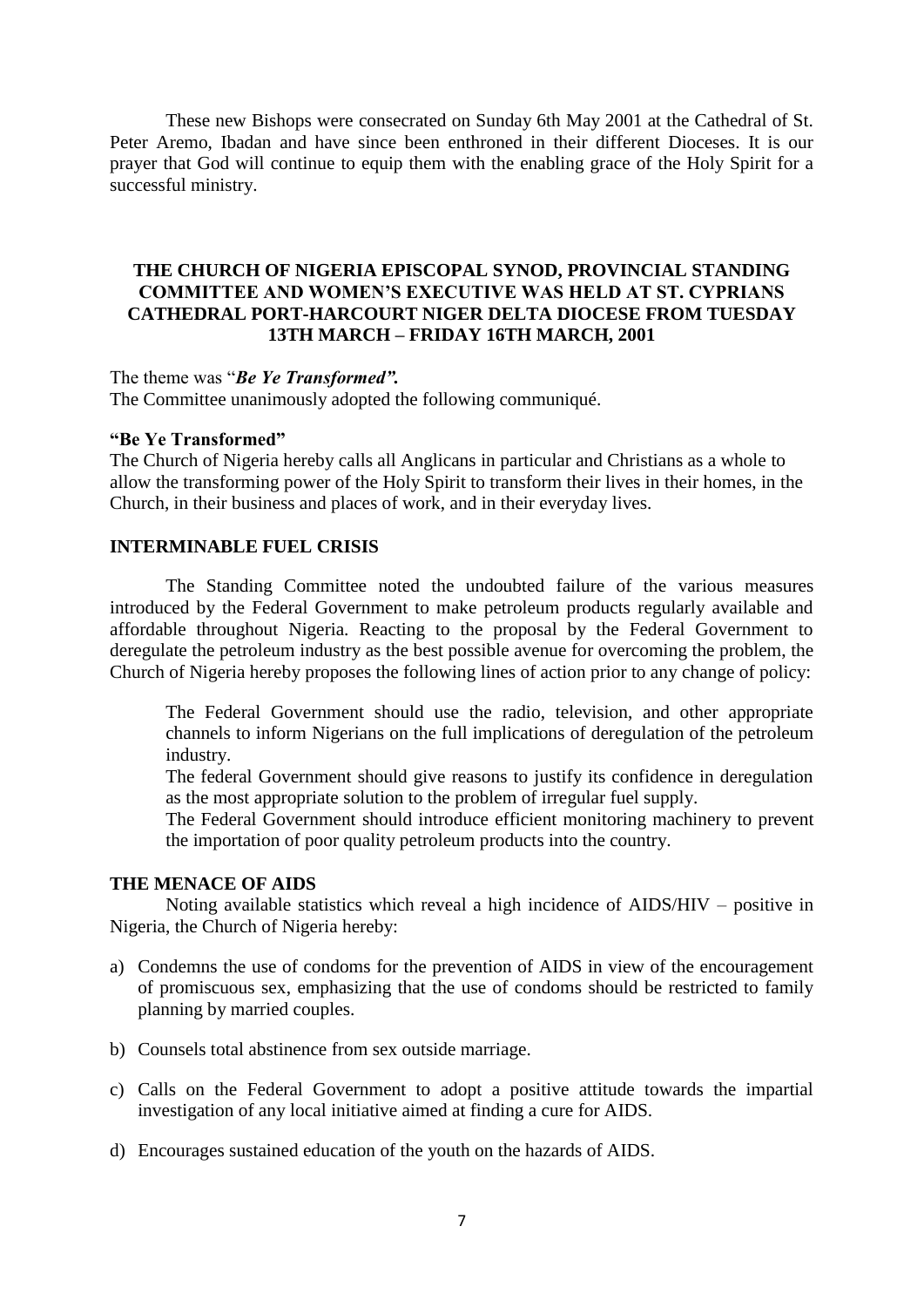#### **CLAMOUR FOR SECOND TERM OF OFFICE;**

While acknowledging that democracy allows for freedom on expression, the Church of Nigeria views with dismay the recent clamour by some Nigerians for some present political leaders to be given as automatic second term in office. Accordingly, the Church of Nigeria hereby:

- a) Calls on all political office holders to concentrate their efforts on making food available and affordable to all Nigerians, promoting justice and security, and creating jobs for the growing army of unemployed youths.
- b) Urges political leaders to shun cheap publicity.
- c) Draw attention of political leaders to sizable sections of the country that have not yet felt the impact of the present administration on their lives.
- d) Pledges to continue to pray and offer advice without allegiance to any particular political party.

#### **CONSPICUOUS AFFLUENCE AMONG THE POLITICAL LEADERSHIP:**

The Church of Nigeria expresses grave concern that while the overwhelming majority of Nigerians are subjected to indescribable deprivations, political office holders at Federal, State and Local Government levels over – provide for themselves, amass wealth, live in conspicuous affluence out of public funds and use their positions of power to intimidate the citizenry. The apparent inability of the Federal Government to check this dangerous development casts doubt on the seriousness of its anti-corruption and transparency policies.

The Church of Nigeria accordingly demands an immediate change of heart on the part of the nation"s political leaders, and enjoins the Code of Conduct Bureau to live up to public expectation.

In this regards, the Church of Nigeria condemns in unequivocal terms the recent proposal by the Senate to facilitate purchase of eight brand new jet planes for the President, the Vice-President, the Senate President, the speaker of the House of Representatives, and the Chief Justice of the Federation as insensitive, ill motivated, and unpatriotic.

#### **NON-PAYMENT OF SALARIES AND PENSIONS:**

The Standing Committee appeals to all tiers of government to ensure prompt payment of salaries to civil servants, not only to minimize the consequential hardship for their families, but also to create an environment conducive to checking corruption in public office. The Standing Committee further appeals to all tiers of government to evolve an efficient machinery to facilitate the payment of gratuity and pensions to retired public servant as and when due. The Committee reminds serving public servants who subdue pensioners to undue hardship and humiliation that they too will become pensioners one day.

## **RECOURSE TO COURT BY THE FEDERAL GOVERNMENT**

Whereas the federal Government recently deemed it necessary to seek court pronouncements on the constitutional issues of resource control over which it is in disagreements with State Governments, the Church of Nigeria hereby calls on the federal Government to be consistent by also seeking court pronouncements on another sensitive constitutional issue over which it has been in disagreement with some State Governments, namely the Sharia issue.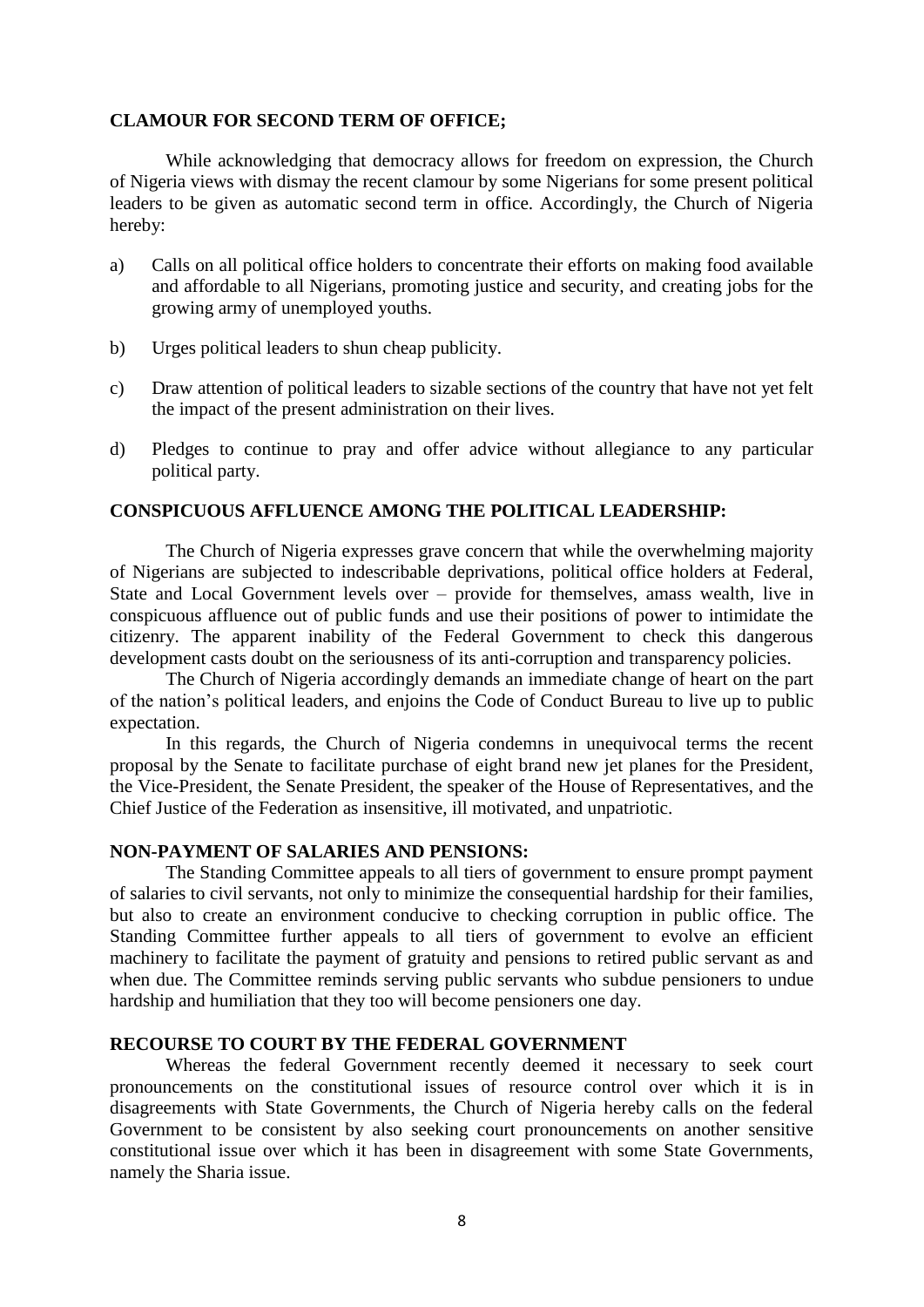#### **FRIVOLOUS USE OF PUBLIC FUNDS:**

The Standing Committee noted media reports on donations of as much as N5 million by some holders of highly political office at a recent book launch in Lagos by a former Nigerian Head of State.

The committee condemns frivolous use of public funds, especially at the time most Nigerians are deprived of the basic necessities of life, and hereby calls on all holders of political office to demonstrate greater sensitivity and restraints in the use of public resource entrusted to their care.

## **RETURN OF SCHOOLS**

Concerned about the continued delay in the return of schools previously owned by missions and other private proprietors to their original owners, the church of Nigeria hereby calls on all affected State Governments to expedite action in this regard.

#### **APPRECIATION:**

The Standing Committee is immensely grateful to His Excellency the Executive Governor of Rivers State, Dr. Peter Odili for addressing the Meeting on 15th March 2001, in the company of His Excellency the Deputy Governor, Sir Gabriel Toby, and other members of his Executive Council. The Church of Nigeria is particularly grateful to the governor for his irreversible decision to return schools to their previous proprietors.

The Standing Committee also expresses profound gratitude to the Lord Bishop of the Niger Delta Diocese, the Rt. Revd. G. Pepple, the Chairman and members of the Planning Committee which organized the Standing Committee Meeting, the Church of Nigeria Secretariat, and all others who toiled selflessly to ensure the success of the meeting.

#### **ADDENDUM**

The Episcopal Synod and the Standing Committee of the Church of Nigeria (Anglican Communion) was held at Archbishop Vining Memorial Cathedral, Ikeja, Lagos - West  $18^{th}$  -21st September, 2001.

The theme of Standing Committee Meeting was "**BEAR YE ONE ANOTHER'S BURDEN" Gal. 6:2.**

At the end of the meeting the following Communiqué was issued.

#### **"Bear Ye One Another's Burden"**

In conformity with Biblical injunctions, the Church of Nigeria calls on Christians to bear one another"s burdens in active and positive ways. In this regard, the Church of Nigeria urges all its Dioceses to establish the machinery for social welfare services where they do not already exist.

With regard to the recent religious eruption in Jos, the Church of Nigeria has proclaimed a prayer Session for the future of Nigeria throughout its 78 Dioceses every Wednesday commencing from Wednesday 26th September 2001, culminating in a finale on October 18, 2001. The Church of Nigeria also enjoins all Christians to rise to the material support of victim of the Jos violence.

#### **Acts of Terror in Nigeria**

The Church of Nigeria observes with horror and anguish the incessant and violent religious eruptions in Nigeria, particularly in the Northern States of the country, resulting in heavy loses in human lives and property. Coincidentally, two crucial meetings of the Church of Nigeria have been disrupted by such eruptions: in February 2000 when the Bishop of the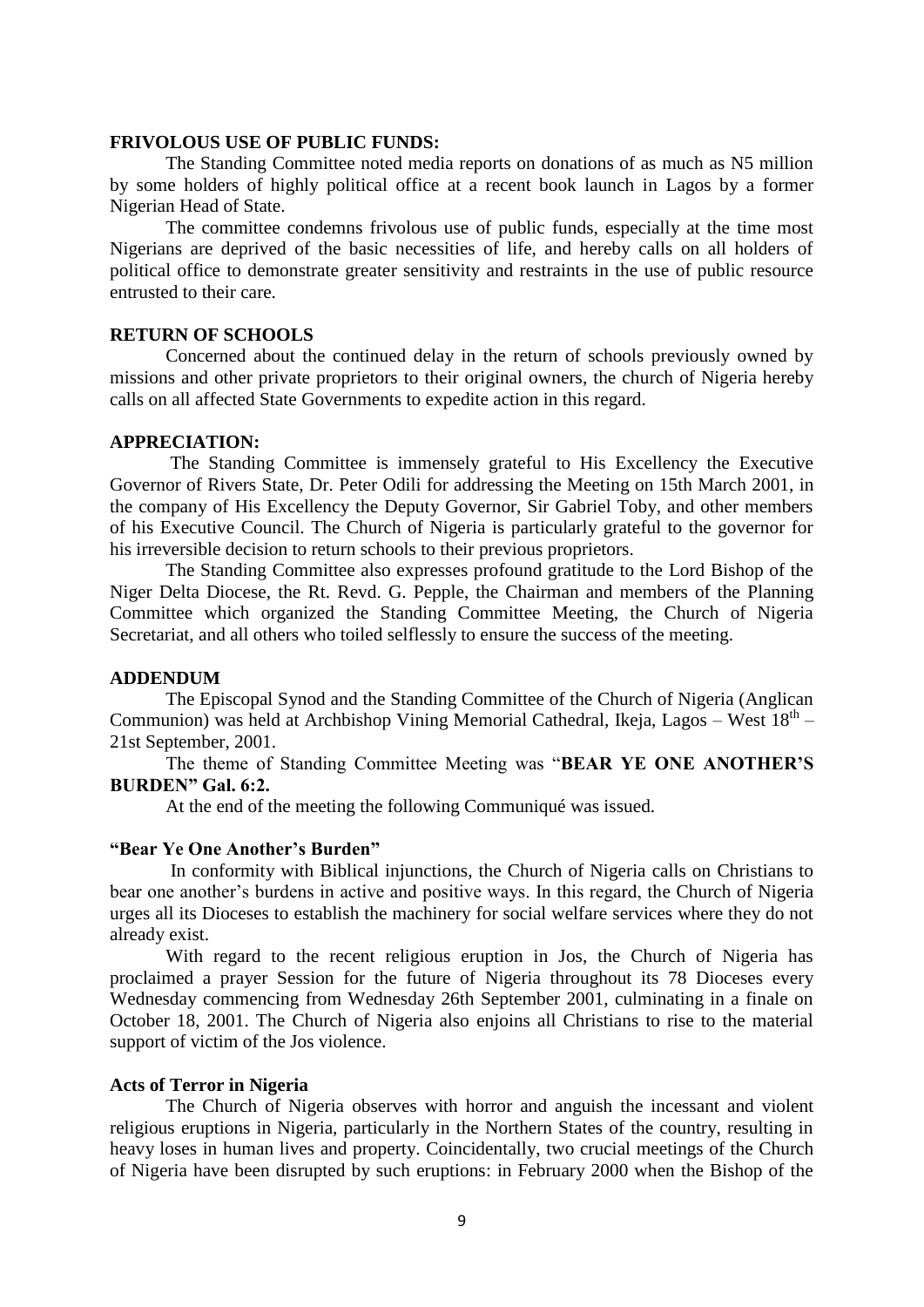Church on their way to Kaduna to elect anew Primate for the Church were compelled to seek an alternative venue, and the current meeting of the Standing Committee slated to be held in Jos, Plateau State.

Of particular concern is the seeming inability or unwillingness of successive governments to take stringent deterrent measures against the perpetrators of the heinous crimes. The recurring pattern of these violent eruptions, involving Northern Muslims deliberately maiming and Killing their Christian neighbours and destroying their property, including Churches, and the manner in which Nigeria was admitted some years ago into the organization of Islamic Conference, and the declaration of states as "Sharia State", suggest a calculated plan to establish an Islamic Federal Republic of Nigeria.

The Church of Nigeria cannot close its eyes and fold its hands and let Christians be slaughtered by Muslims. It therefore affirms the right of its members to protect themselves if the government continues to fail to protect them.

Consequently, the Church of Nigeria hereby calls on the Federal and State Governments to arrest this explosive development by taking redemptive action whenever there are indications of impending religious or ethnic violence, to conduct thorough investigations of any religious and ethnic crisis, and take decisive deterrent action against perpetrators of all acts of terror.

Furthermore, convinced that the time has come for Nigeria to brace to the hard facts of the their continued existence as a nation, the Church of Nigeria hereby adds its voice to the demand for a national conference on the future form of government for Nigeria.

Meanwhile, in view of the growing incidence of violence alleged to be investigated by highly placed political leaders, the Church of Nigeria reminds the President, State Governors, Local Government Chairman, and other political leaders of the responsibility imposed on them to protect rather than repair the welfare of the citizenry.

## **Terrorism in America**

Reacting to the heartless attacks on the World Trade Centre in New York, and the Pentagon Building in Washington D. C., on 11th September 2001 by yet to be identified terrorists, the Standing Committee condemns the wanton destruction of human lives, and expresses deep condolence to the Government and people of USA as well as the families of the victims of the carnage, including families of Nigerians who also lost their lives.

The Standing Committee implores the Federal, State and Local Government to full consciousness of the existence in Nigeria of groups of Islamic Fundamentalists imbued with tendencies similar to those exhibited by the perpetrators of the USA mayhem.

## **Insecurity of Life and Property:**

The Standing Committee expresses alarm at the growing incidence of armed robbery, assassinations and thuggery in many parts of the country, and the inability of government to guarantee the safety of life and property. Noting that the situation is fuelled by the unhindered circulation of arms and ammunition, the Committee appeals to the Federal Government to strengthen security within the country and along its borders, and as a matter of urgency, to provide the Nigeria Police with the necessary training, equipment, and orientation to guarantee the Nigerian citizens security of life and property.

## **National Identity Cards**

Convinced about the crucial importance of the national identity card project for national development, and the enormous amount of public funds successive governments have poured into the project over the years without visible results, the Church of Nigeria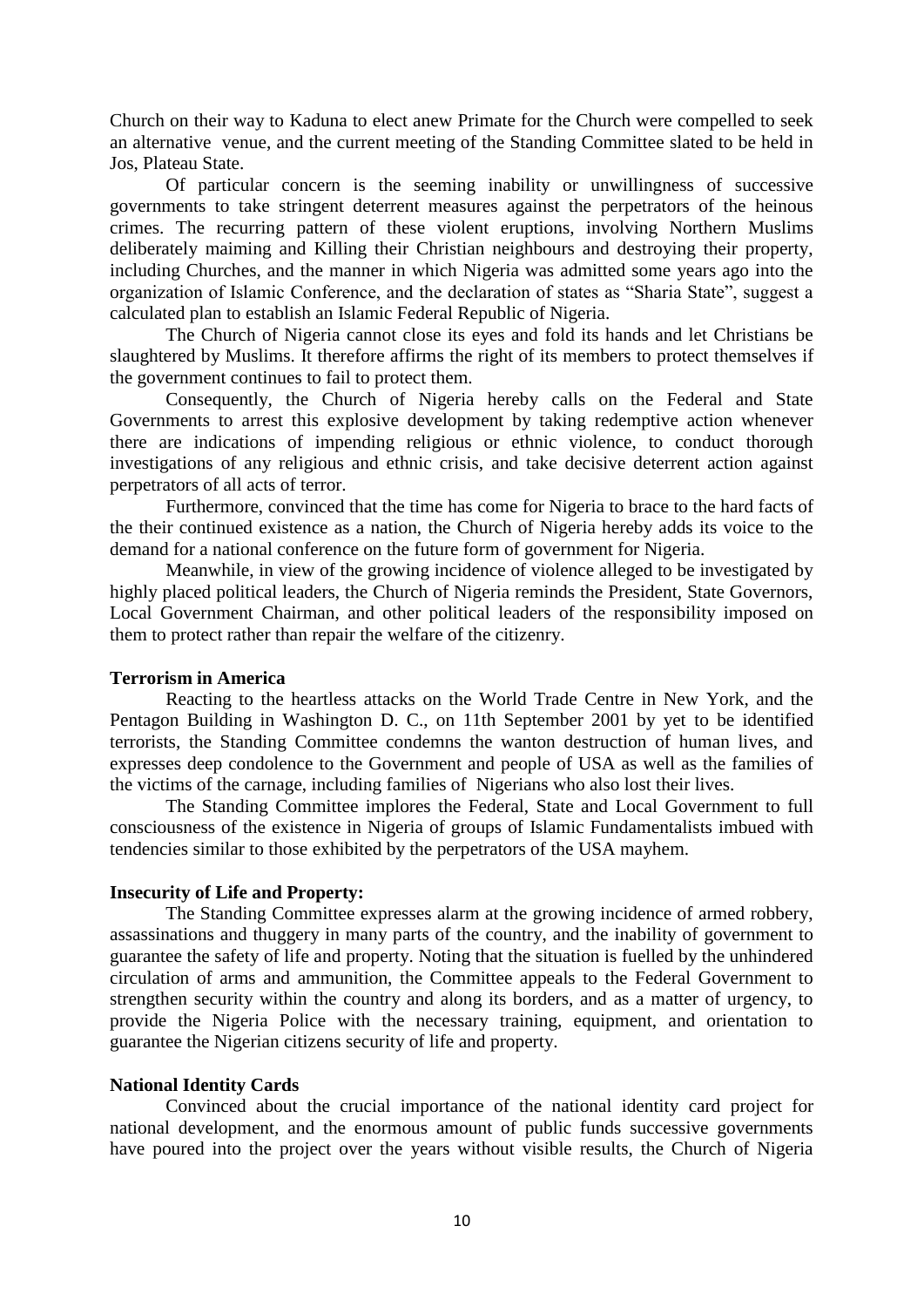(Anglican Communion) hereby gives full support to the Federal Government for its resolve to see the national identity card project to fruition during its term of office.

## **Fuel Situation**

The Standing Committee notes with relief the significant improvement in the availability of petroleum products at official pump prices in most parts of the country since its last meeting in March 2001. The Committee commends the Federal Government for this welcome development, and enjoins civil society not to allow greedy petroleum products marketers to rock the boat.

The Committee observes that it has been possible to achieve the regular supply of petroleum products at official pump price without the much-trumpeted deregulation of the petroleum industry.

#### **AIDS**

Having deliberated extensively on the report of a workshop on HIV/AIDS held in South Africa in August 2001 and in which the Church of Nigeria participated, the committee resolved to implement the action plan recommended by African Primates to grapple with the scourge of HIV/AIDS.

Accordingly, the Church of Nigeria hereby accepts the challenge of HIV/AIDS and expresses its commitment to do everything possible to fight HIV/AIDS, adopting a multiplepronged approach which would embrace, inter alia:

- (i) Prevention of the spread of HIV/AIDS;
- (ii) Caring pastorally for those who already have HIV/AIDS
- (iii) Seeking effective cures for HIV/AIDS

The Church of Nigeria hereby calls on governmental and non-governmental organizations, and men and women of goodwill to provide the resources needed to implement its HIV/AIDS Action Plan.

#### **Sharia**

The Standing Committee noted with grave concern that, notwithstanding previous pronouncements of the Church of Nigeria on the Sharia issues, more State Governments in Northern Nigeria (currently numbering 12) have gone ahead to declare their states as "Sharia States", and that the Federal Government has continued to condone these unconstitutional actions.

The Standing Committee hereby condemns:

- (i) The declaration of any State in Nigeria as a Sharia state.
- (ii) The inclination by the Obasanjo Administration to compromise with the Sharia issue against the Constitution of Nigeria which it was elected to uphold;
- (iii) The posture on the part of the Federal Government to keep mute over controversial and divisive issues.
- (iv) The inflammatory statement on the Sharia issue credited to former Military Head of State, General Muhammad Buhari (Rtd.).

## **Education**

The Standing Committee is gratified to note that some State Governments have returned Schools taken over from Missions and other Private proprietors to their original owners. The Church of Nigeria hereby commends all such State Governments, and appeals to other State Governments, which have not already done so to do likewise.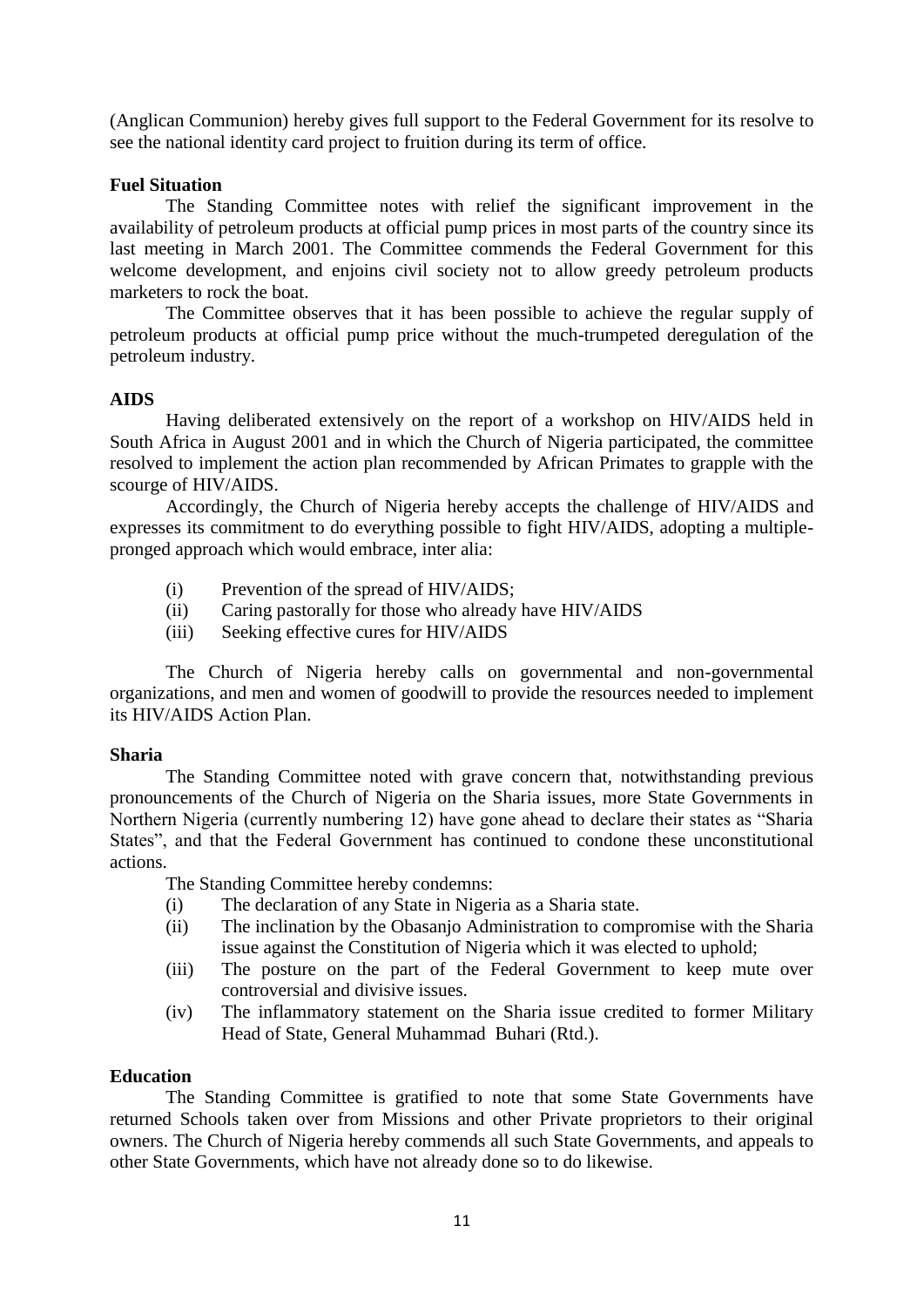With regard to the Universal Basic Education Scheme the Standing Committee draws attention to the urgent need to involve non-governmental agencies in the Universal Basic Education Scheme, for the benefit of all Nigerians for which the policy is intended.

#### **GSM**

The Standing Committee notes with concern that the emergence of the widely publicized GSM has been widely received with public disenchantment rather than relief, extensively because of the inadequate infrastructure available for its successful execution. The Standing Committee hereby appeals to the Federal Government to plough the sizeable resources generated from the bids for licenses towards the provision of the requisite infrastructure.

Furthermore, the Committee calls on the Federal Government to terminate the monopoly of NITEL, to provide a level ground for competition.

#### **Appreciation**

The Standing Committee notes that Lagos-West Diocese had only one week notice to host the meeting following the eruption of violence in Jos Diocese, originally slated as host. The committee expresses profound gratitude to the Rt. Revd. Dr. Peter A. Adebiyi, Bishop of Lagos-West Diocese, the Chairman and members of the Planning committees for the meeting, the entire Lagos-West Diocese, the Secretariat of the Church of Nigeria (Anglican Communion), and all others who contributed to the success of this meeting.

The Standing Committee welcomed the Revd. Dr. D. Zac Nirinyingei, CMS Regional Director for Africa, to the meeting.

**SIGNED: \_\_\_\_\_\_\_\_\_\_\_\_\_\_\_\_\_\_\_\_\_\_\_\_\_\_\_\_ \_\_\_\_\_\_\_\_\_\_\_\_\_\_\_\_\_\_\_\_\_\_\_\_\_\_\_\_**

**The Most Rev. Peter J. Akinola DD. Ven. Samuel B. Akinola** *Primate of All Nigeria* General Secretary

## **INAUGURATION OF IKA DIOCESE**

On 14th September 2001 the diocese of Ika which was carved out from Asaba Diocese was inaugurated with the headquarters at Agbor.

The Rt. Rev. Peter Onekpe was translated from Esan Diocese to be the first Bishop of the new Diocese. It is our prayer that there will be stability and progress in the new Diocese.

#### **THE STATE OF THE NATION**

When on 29th May 1999 democratic rule was restored in Nigeria after so many military dictatorship in which the country was pillaged and bastardized Nigerians ushered in democracy with very high hopes of good governance, justice and fair-play. The promises made by the President in his first broadcast made Nigerians believe that after all a Daniel has come for judgment. The hope was to be short-lived as those in the corridors of power soon forgot the past and reverted to the old way of life. The three tiers of government were torn apart by strife and disagreement, and there was intrigue galore, one impeachment after another. This did not make for a smooth take-off.

The idea of going into politics to share the national cake was still very much in the minds of many who held the mantle of leadership. Selfishness and greed once more become the order of the day and the government found itself incapable of making people accountable for their misdeeds.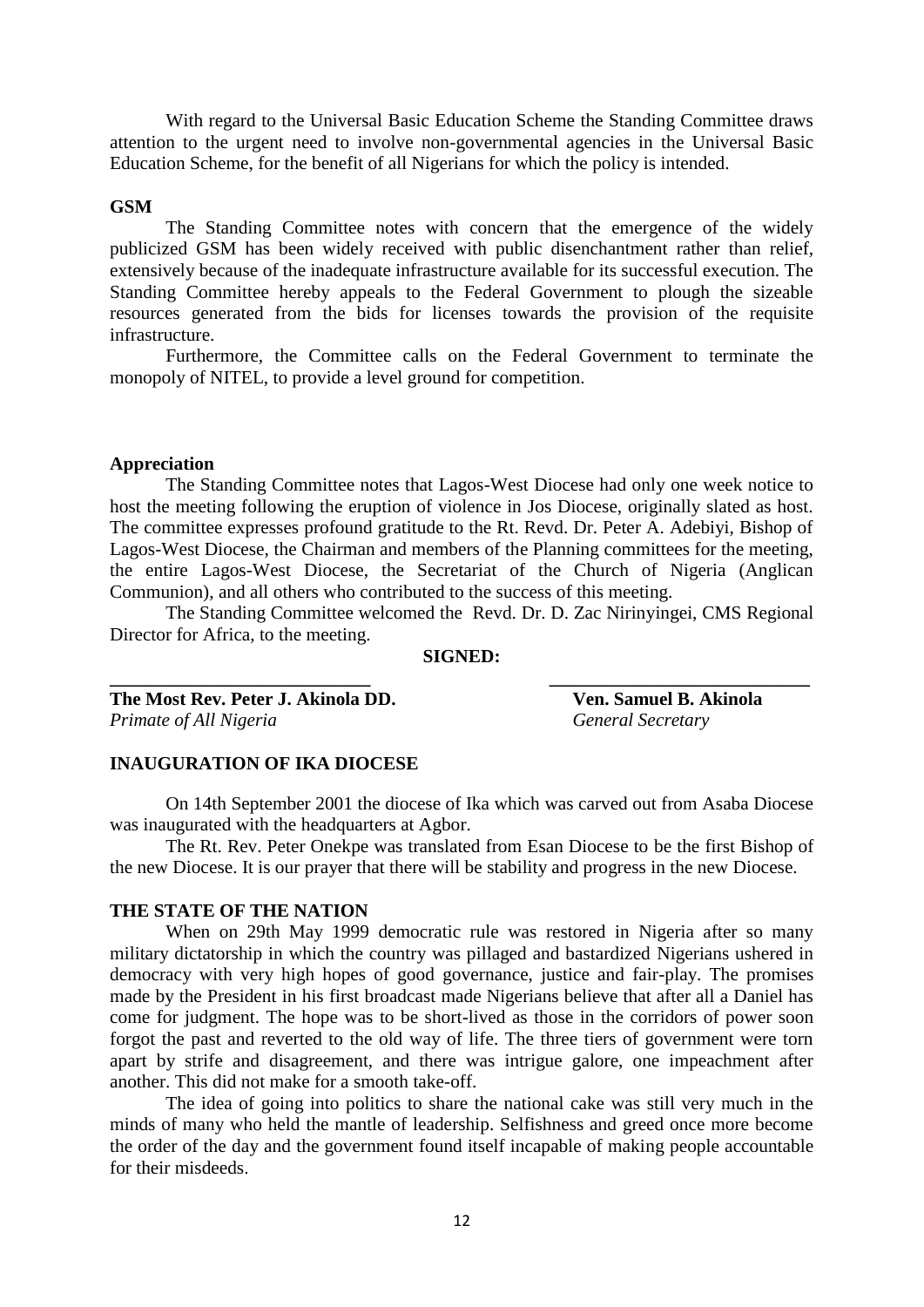The Constitution of the land was disregarded as some States introduced some practices that ran counter to the constitution that brought them into office and nothing was done to stop the drift.

The introduction of Sharia law in the North is a case in point and this has led to one religious riot after another in which lives and property were lost.

In February, 2000 many lives were lost in Kaduna and property worth millions of Naira destroyed as a result of religious riot. Just recently, Jos which hitherto has been a peaceful place was engulfed in a sectarian crisis between Moslems and Christians. The president reacting to the incident described it as a national disgrace. He appealed to both religions and community leaders throughout the country to live up to their responsibility of making their communities haven of peace. He said that the resort to mob action, murder and arson in reaction to communal friction could not be the rational action of true believers in God. "True believers, be they Moslems or Christians, know that all humans are created by God and ought not to be harmed but loved. What sort of Christians or Moslems are those who when they clash, the first thing they do is to start burning down churches or mosques, places where God is worshiped?" "Things like this are a disgrace to us as human beings. It is madness and cannot be the action of rational people."

Apart from religious riots mostly in the North there are ethnic clashes and village feuds that have led to loss of lives and destruction of property in many states of the Federation, a development that does not show us as a civilized society.

The rivalry between political office holders has also led to senseless killings and assassinations as were witnessed in Ebonyi State recently.

However we thank God that there are some states where we have well-meaning people who are interested in improving the lots of the masses. Some state Governors have improved the road-net-work in their STATES AND PROVIDED PIPE-BORNE WATER AND ELECTRICITY TO SOME RURAL AREAS. We need more leaders like that who are concerned about the welfare of those who elected them into office.

For many years we have identified corruption as the problem facing us as a nation and which has been responsible for retarding the pace of development in the entire nation.

The President, Olusegun Obasanjo while in South Africa recently lamented in the same vein identifying corruption as the bane of Nigeria, saying that avarice, greed and selfishness are responsible. Reacting to this under the caption "**The Leadership need of**  Nigeria: the Guardian, Wednesday 7<sup>th</sup> March 2001 wrote. "This is really simplistic and it does not show a desire to deal with the problem. The problem is "unpunished corruption". When a corrupt person knows that he can get away with it, why should others not imitate him? As long as corruption is not punished in Nigeria, decency, lawfulness and straightdealing will always elude the country".

The paper went on to say that: The Leadership that is needed has to be one that can fearlessly confront those who benefit from the confusion that exists in Nigeria.

The leadership must democratize access to resources without favour to any. Technology is one of the ways in which such democratization can take place. Education is basic to the use of the new generation of industrial evolution. The leadership that a country like Nigeria needs must confront those who manipulate the system to darken the day of ordinary people and mess their nights with terror and hunger.

Only the leadership that can confront those who gamble with the lives of ordinary people and call them to order, no matter where they come from in the country can speak of achievements. Only the leadership that can refuse the stretched hands of thieves and robbers (whether armed or pen robbers) and hooligan and I do not find it in me to shake your hand can claim to achieve anything in Nigeria."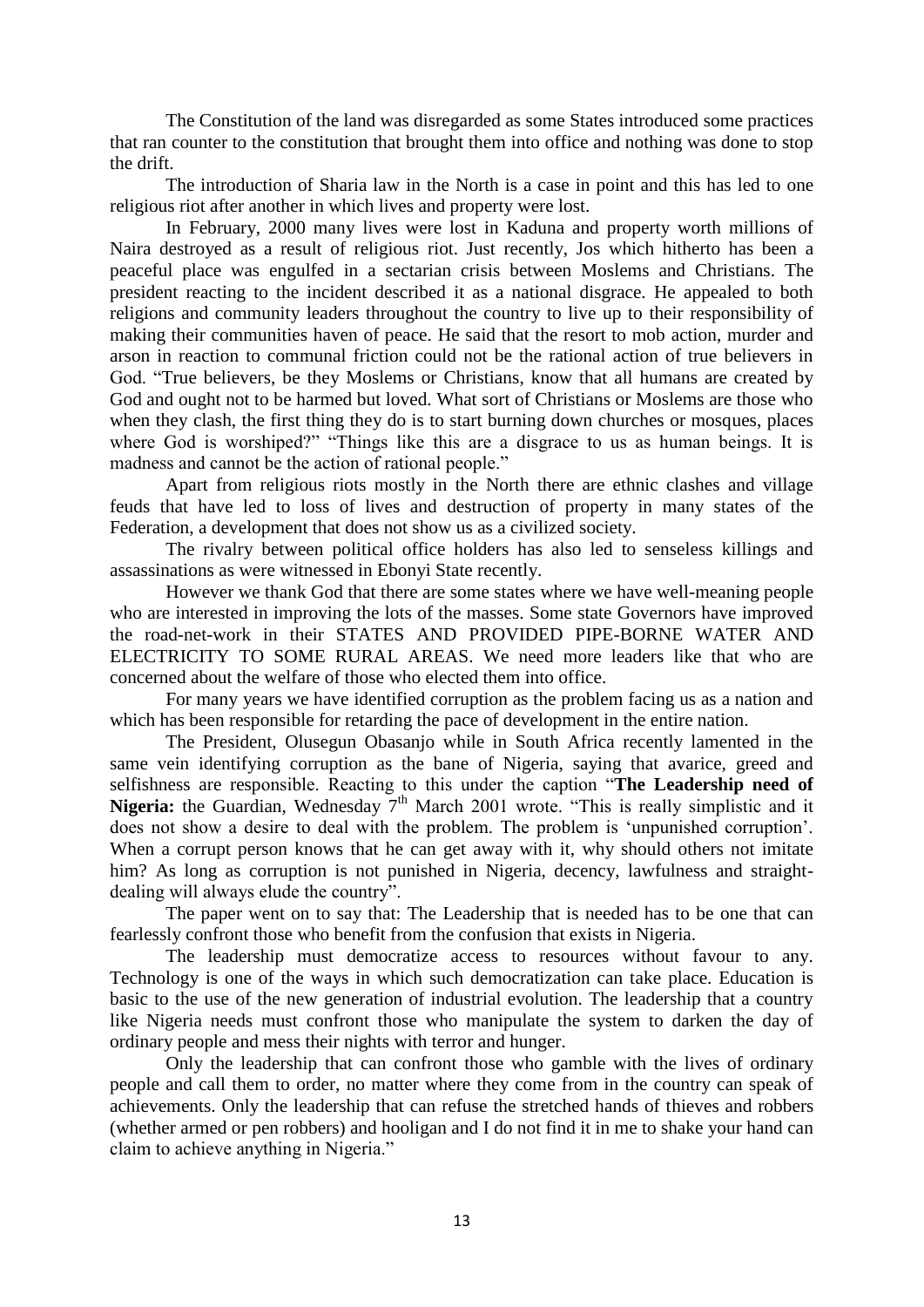Leaders who are self-centered who are only interested in those of their political party and in their kith and kin and neglect the interest and wellbeing of others cannot make for a balanced development and progress in our society. Our prayer is that God will give us Christian leaders who are broadminded whose motto will be "love your neighbour as you".

The recent utterances of some of our past leaders raises the question of whether they really have the interest of the nation at heart. For them to make statements that will tear the country apart or peach one religious group against another marks them out as enemies of the nation and not fathers of the nation.

The nation of Nigeria is passing through another trying period. It is unfortunate that those who are in authority cannot defend the constitution of the land and this is leading us into a lawless society. Let us at this time rise up once more to seek the face of God in prayer as the only hope we have as a nation is to resign our fate to God who alone can salvage us from destruction, for He says in II Chron. 7:14, "If my people who are called by my name, will humble themselves and pray and seek my face and turn from their wicked ways, then will I hear from heaven and will forgive their sins and will heal their land".

#### **THE SYNOD THEME: "PRESSING FORWARD". (Philippians 3:12-14)**

"Not that I have already obtained all this, or have already been made perfect, but I press on to take hold of that for which Christ Jesus took hold of me. Brothers, I do not consider myself yet to have taken hold of it. But on thing I do: Forgetting what is behind and straining toward what is ahead, I press on toward the goal to win the prize for which God has called me heaven-ward in Christ Jesus.

Paul describes the Christians life as a race which people run in order to win a prize, which in this case is eternal life or the kingdom of God or heaven. Jesus in his own teaching likened the kingdom of heaven to a hidden treasure which when found one is prepared to sacrifice all else in order to possess it.

In this 3<sup>rd</sup> chapter of Philippians, Paul expresses his profound joy and happiness in coming to the full knowledge of Christ and some of his past life which he thought was full of achievements and worldly successes which can make one proud as worth nothing when compared with the new life in Christ. In Philippians 3:7-9 he said "But whatever was to my profit I now consider loss for the sake of Christ … I consider everything a loss compared to the surpassing greatness of knowing Christ Jesus my Lord, for whose sake I have lost all things … that I may gain Christ and be found in him."

Paul had a goal, determination which he stated in verses  $10 - 11$  "I want to know Christ and the power of his resurrection and the fellowship of sharing in his suffering, becoming like him in his death,"

This was his ambition in life which he was convinced that he has not achieved hence he made the statement of our theme "I press on", or "press forward"

The question we ought to ask ourselves is whether we have any ambition in life? Has life any meaning to you? Are you just drifting along, loving without an objective? Do you set out on a journey without any fixed destination? Then you are a vagrant or a wanderer. Some of us are like that of our Christian life, but as Christians we are not supposed to be like that.

Being ambitious is not sin as some people may think. For instance Shakespeare in Henry VIII charged Thomas Cromwell and said "Cromwell, charged thee, fling away ambition: By that sin fell the angels". From our message in Philippians we see that Paul was fiercely ambitious. Ambition is the desire to succeed. Before Paul was converted to Christianity he was fiercely ambitious to persecute the church of Christ.

Galatians 1:13-14 "You have been told how I used to live when I was devoted to the Jewish religion, how I persecuted without mercy the church of God and did my best to destroy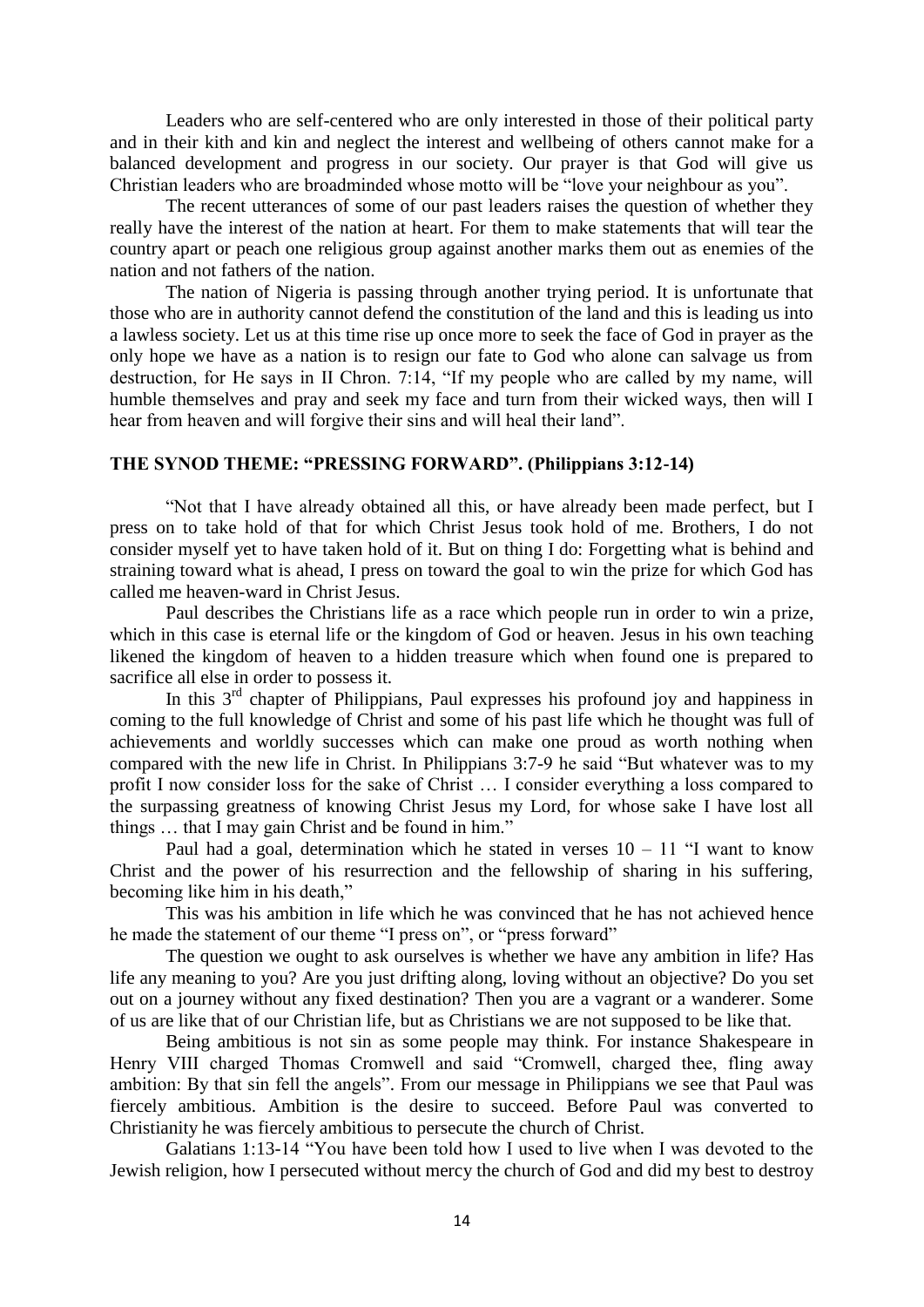it. I was ahead of most fellow Jews of my age in my practice of the Jewish religion, and was much more devoted to the traditions of our ancestors."

After his conversion his zeal or ambition did not change, rather it was redirected. Its focus was altered and he became even more ambitious. He then describes himself in our theme as an athlete desperate to win a race (cf: 1 Corinthians 9:23-27).

"All this I do for the gospels sake in order to share in its blessings. Surely you know that many runners take part in a race, but only one of them wins the prize. Every athlete in training submits to strict discipline, in order to be crowned with a wreath that will not last; but we do it for one that will last forever. That is why I run straight for the finishing line; that is why I am like a boxer who does not waste his punches. I harden my body with blow and bring it under complete control, to keep myself from being disqualified after having called others to the contest."

What is the driving force of your life? What ambition dominates and directs you? There are ultimately only two controlling ambitions to which all other may be reduced.

- (i) Our own glory
- (ii) The glory of God

## **(i) OUR OWN GLORY:**

When we focused on our own glory we tend to be proud of our achievements in life. We boast about our wealth or academic attainment. We are selfish and some do not even believe in God. Those who believe in God at all will think that they will gain God's state before his conversion. 1 Corinthians 4:7 says "For who makes you different from anyone else? What do you have that you did not receive? And if you did receive it, why do you boast as though you did not?"

## **(ii) THE SECOND IS FOCUSING ON GOD'S OWN GLORY:**

When we think of God's own glory we are thinking of Jesus centred ambition. Ambition centred in knowing Jesus and in spreading his good news. Philippians 3:10.

To know means far more than intellectual knowledge (unfortunately some of us do not even have that intellectual knowledge – we only have head knowledge. We have simply heard about a man called Jesus). To know includes personal knowledge and that is the most important. A personal encounter with the risen Lord, Paul"s ambition was not just to know about Christ but to know him as a person. That ought to be our ambition.

- (i) To know the power of his resurrection. Romans 8:11.
- (ii) Knowing Christ involves fellowship in sharing in his suffering, becoming like him in his death. Paul of course did not go about seeking for suffering but he sees it as inevitable in

the Christian race. (cf our Christian brothers and sisters in the North).

(iii) Knowing Christ means sharing his destiny. i.e. to attain the resurrection from the dead. Philippians 3:11.

Paul"s desire to share with Christ made him see himself as an athlete competing to win a prize, hence his statement in Philippians 3:13-14. One thing I do …

There are three parts to this one thing.

- (i) I forget the ground I have covered in the race. 1 Corinthians 9:23-27. I cannot waste time over the past.
- (ii) I reach out to that which is before me in the race, I strain every nerve and muscle and use every ounce of my strength to win. My future depends on it. I am running the race of life and therefore cannot afford to toy with my Christian commitment.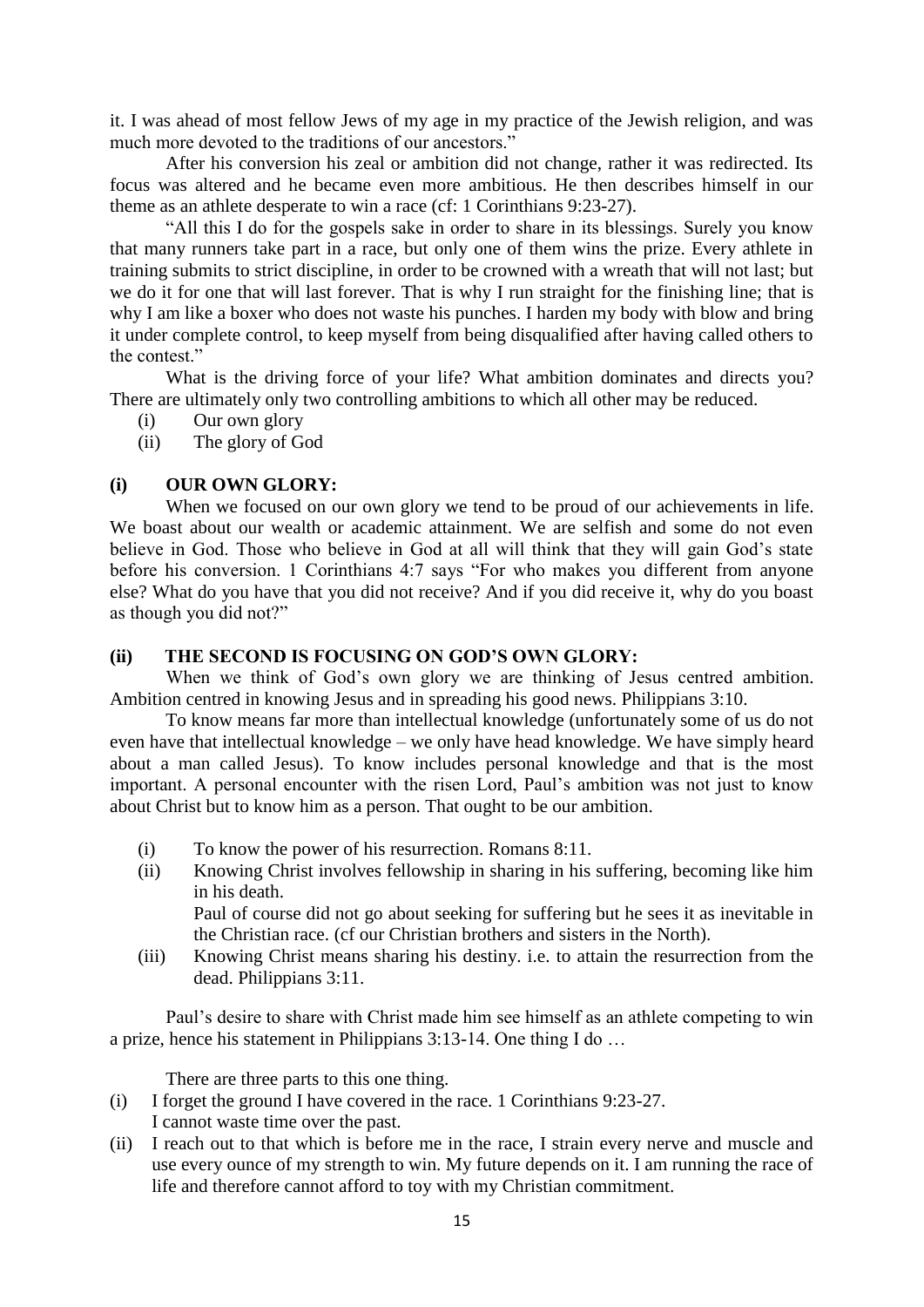#### *[I am running the race to meet my redeemer (Dc)]*

(iii) I press towards the mark vs 14, that is, I pursue the white line in the stadium upon which all runners must keep their eyes fixed, lest I be disqualified for the prize.

In other words one must keep the rules of the game. To win in the Christian race, our Christian norms must be maintained.

- 1. **Pressing on in our holiness of life:** Heb. 12:14f. "Try to be at peace with everyone, and try to live a holy life, because no one will see the Lord without it.
- 2. **Pressing on in equitable giving or our stewardship:** Deut. 16:17 "Then celebrate the Feast of Week to the Lord your God by giving a free-will offering in proportion to the blessings the Lord your God has given you.

Many of us in this part of the country have not actually given in proportion to the blessings they receive from God. And God called such people robbers or thieves who are robbing and stealing what belongs to him, Malachi 3:8-10.

"Will a man rob God? Yet you rob me. But you ask, how did we rob you? In tithe and offerings … Bring the whole tithe into the store house that there may be food in my house. Test me in this, and see if I will not throw open the floodgates of heaven and pour out so much blessings that you will not have room enough for it." See also Mark 14:8, 2Corinthians 9:6-8.

3. **Pressing on in true Worship:** John 4:24 "God is Spirit and his worshippers must worship him in spirit and in truth"

The controlling principle in our worship must be obedience to the spirit  $-$  no matter where he leads us. Worship which is initiated by the Spirit is always of the spirit by the spirit and in the spirit. Of the spirit refers to those who have been brought to the new birth; by the spirit describes what these reborn people are able to do – they serve God under the impulse of the Spirit. They pray as the spirit leads. Eph. 6:18. "Do all this in prayer, asking for God"s help. Pray on every occasion as the spirit leads." It is only when we are led by the spirit that we can do God's will and be his true ambassadors in this world.

4. **Pressing on Under hard or difficult conditions:** Many Christians easily succumb under pressure or temptations and they deny their faith. Some modern preachers do not help the issue by making people believe that once you believe in and accept Christ as your personal Lord and Saviour then all problems are gone. James 1:2-4 says "Consider it pure joy, my brothers, whenever you face trials of any kind, because you know that the testing of your faith develops perseverance. Perseverance must finish its work so that you may be mature and complete, not lacking anything." We cannot share of Christ's glory without sharing in his suffering. 1Peter 2:21 says, "To this you were called, because Christ suffered for you, leaving you an example, that you should follow in his steps." Heb. 5:8 says "He learned obedience by the things which he suffered." When suffering or persecution comes on our way let us not begin to wonder what we have done to deserve suffering, although some sufferings may be as a punishment for sin. We ought to praise God even in our suffering and accept it as a cross we have to bear even as St. Paul. If we praise God in a trials and sufferings our burdens will turn into blessings. Matthew 5:10-12. "Blessed are those who are persecuted because of righteousness for theirs is the kingdom of heaven. Blessed are you when people insult you, persecute you and falsely say all kinds of evil against you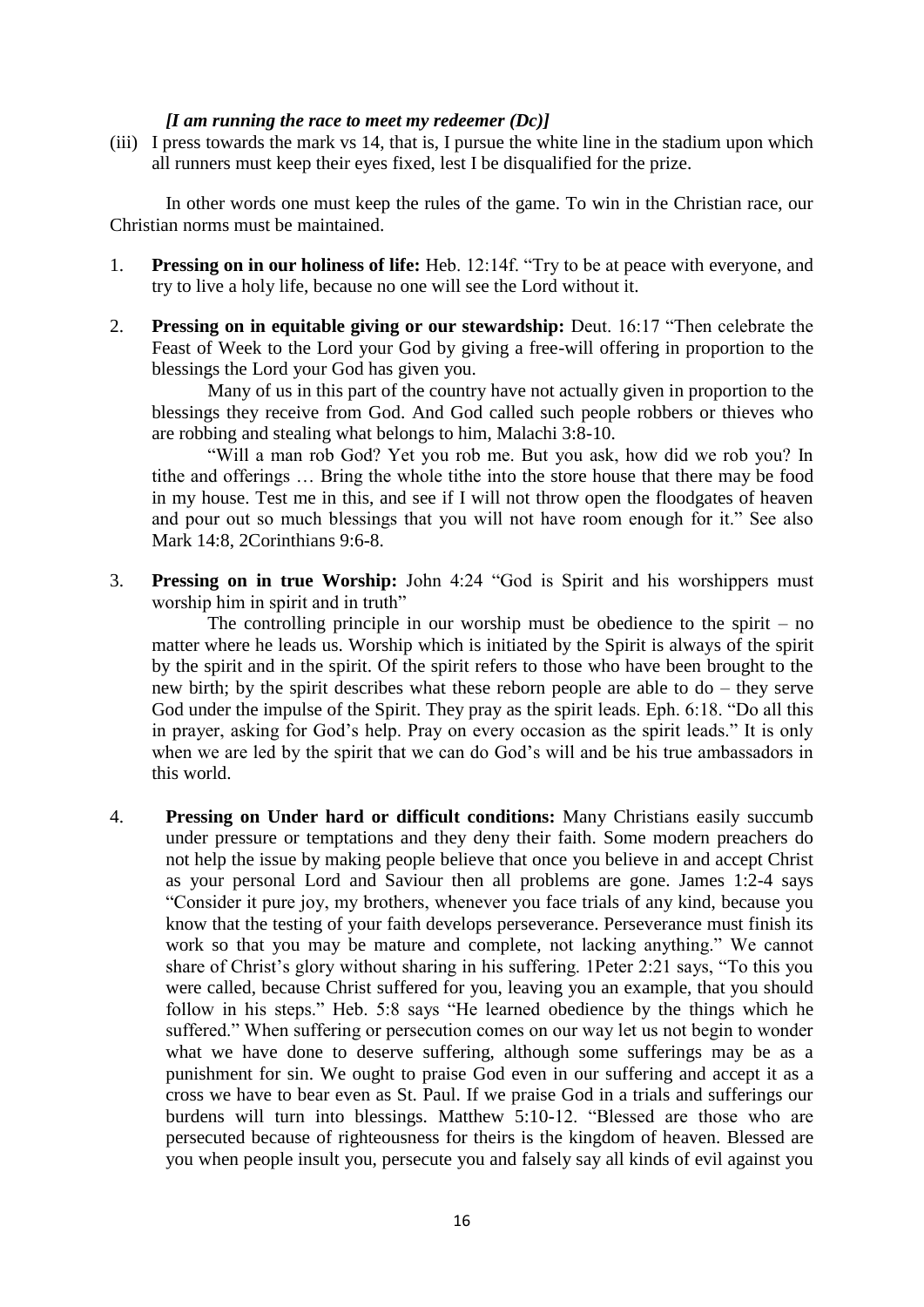because of me. Rejoice and be glad, because great is you reward in heaven, for in the same way they persecuted the prophets who were before you."

5. **Pressing on in Evangelism and Church Planting:** Last year our Synod theme was "Called to Live and Proclaim the Good News". The Christians are called to go and make disciples of all the nations of the world. We deliberated extensively on the topic and then we were told to return to our churches, Parishes and Archdeaconries and implement the injunction. There are areas within the Diocese where the Anglican Church has not been firmly rooted. We think about some areas in Uduledem and Uda Parishes that are near the border. Places in Aku Parish around Adada and some other places. We thank the EFAC and some other churches like St. Paul"s Cathedral and St. Mark"s Obukpa for their efforts in planting some new churches.

Let us know that it is our responsibility whenever we shall be called upon to go and support these infant churches. Our support will include being physically present during evangelistic outreach or giving financial support to help those going out to do the work or both. Isaiah 52:7 says "How beautiful on the mountains are the feet of those who bring good news, who proclaim peace, who bring good tidings, who proclaim salvation, who say to Zion, "Your God reigns."

#### **ADMISSIONS AND CONFIRMATION WITHIN THE PERIOD**

The table below speaks for itself. Since the last Synod we have admitted 111 candidates into the Girls" Guild, 105 women to Women"s Guild, 60 women to Mothers Union, 2484 candidates have been confirmed 642 males and 1742 females.

Preparations for these admissions and their examinations should be taken more seriously. Only candidates who understand what they are doing, who show true commitment, pass the examination and fulfill all the necessary conditions will be presented for admissions and confirmation.

#### **CONCLUSION**

Once more I thank you for all support and encouragement since the creation of this our Diocese.

As we look forward to the celebration of our tenth Anniversary let us ask God for renewed zeal and commitment. Let us rather press forward to greater heights looking to Jesus the author and perfecter of our faith.